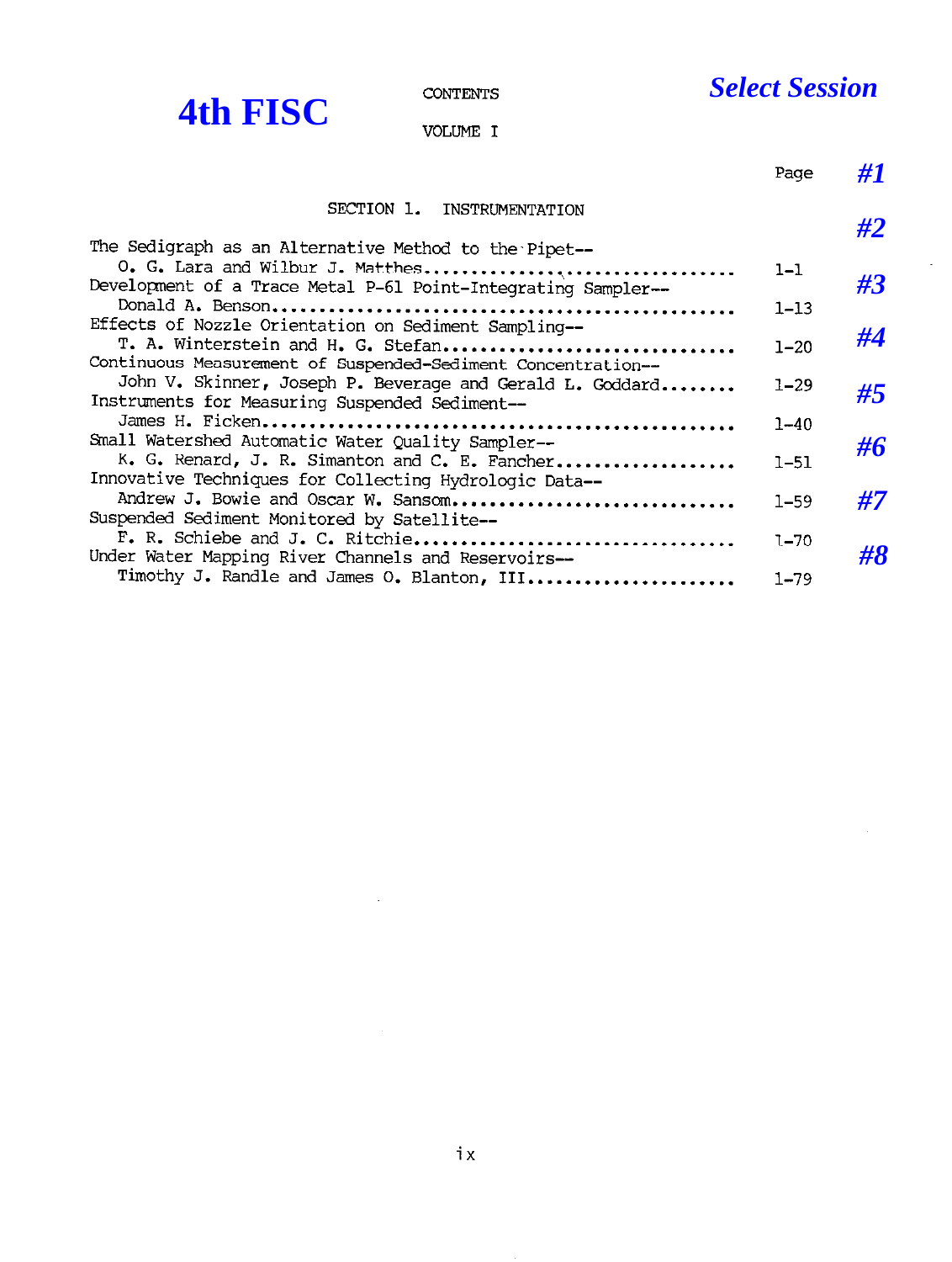## **4th FISC** contents

 $\sim$ 

SECTION 2. EROSION AND SEDIMENT CONTROL

| Rating Erosion Susceptibility--                     |          |
|-----------------------------------------------------|----------|
|                                                     | $2 - 1$  |
| Sediment Transport in the Blue Creek Watershed--    |          |
|                                                     | $2 - 8$  |
| Historical BLM Mancos Shale Management in NW, CO.-- |          |
|                                                     | $2 - 18$ |
| Sediment and Forestry Practices in the South--      |          |
|                                                     | $2 - 28$ |
| Evaluation of Embankment Damage and Protection--    |          |
|                                                     | $2 - 38$ |
| Changes in Alluvial Deposits, Upper Grand Canyon--  |          |
|                                                     | $2 - 48$ |
|                                                     |          |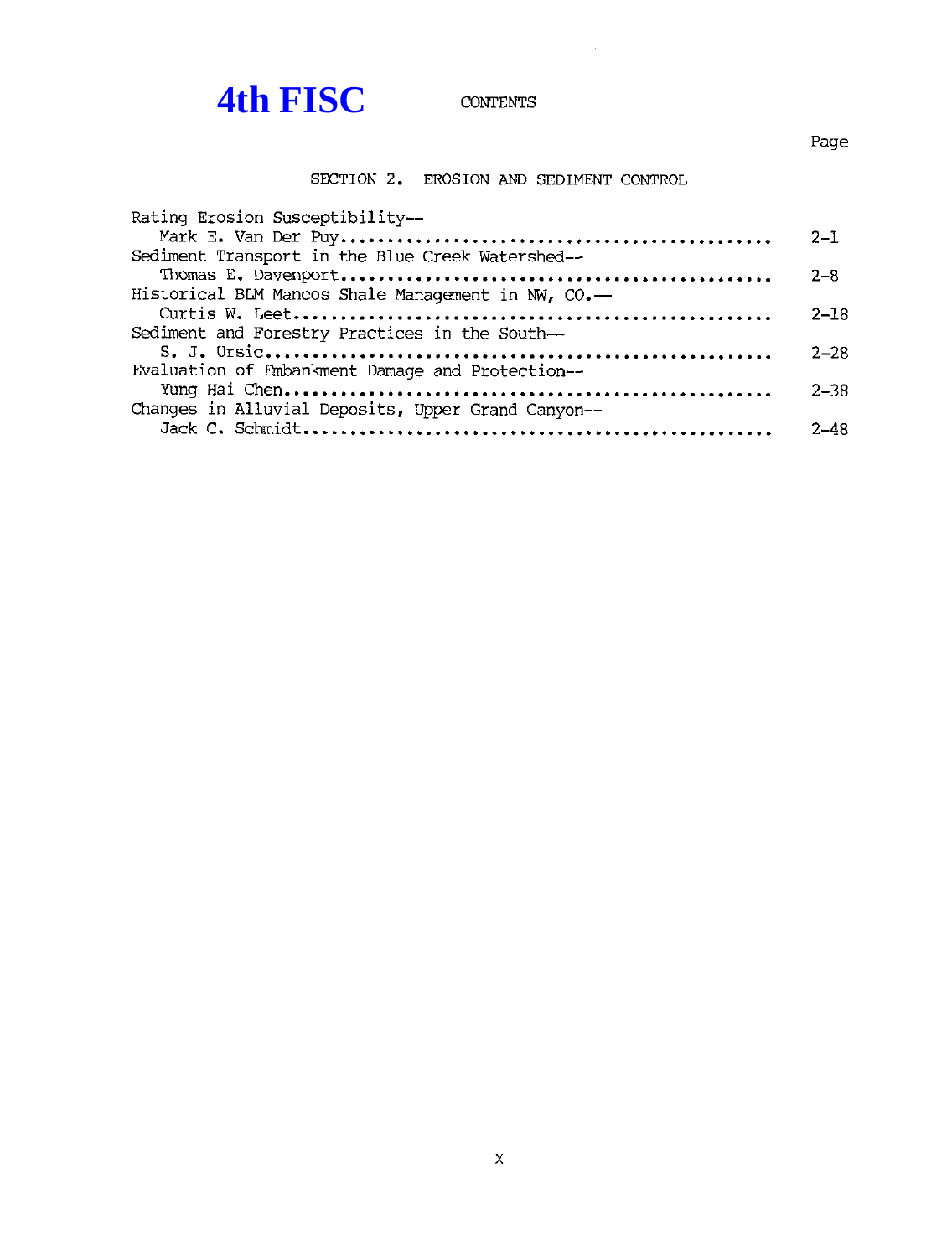# **4th FISC** CONTENTS

### Page

### SECTION 3. SEDIMENT YIELD AND SOURCES

| Role of Large Events in Average Soil Loss--                                           |           |
|---------------------------------------------------------------------------------------|-----------|
| A. T. Hjelmfelt, Jr., L. A. Kramer and R. G. Spomer                                   | $3 - 1$   |
| Sediment Redistribution by Raindrop Impact--                                          |           |
| M. J. M. Romkens and J. Y. Wang<br>Sediment Yield from Small and Medium Watersheds--  | $3 - 10$  |
|                                                                                       | $3 - 19$  |
| Ephemeral Gully Erosion--                                                             |           |
| J. M. Laflen, D. A. Watson and T. G. Franti                                           | $3 - 29$  |
| Drainage Density versus Runoff and Sediment Yield--                                   |           |
| Sediment Yield Methods Used in the Corps of Engineers--                               | $3 - 38$  |
|                                                                                       | $3 - 45$  |
| Sediment Storage and Delivery - Eastern Colorado--                                    |           |
| K. L. Clarkin, M. D. Harvey, A. Elkin and S. C. McIntyre                              | $3 - 54$  |
| Sediment Yield and Runoff after Timber Harvest--                                      |           |
| River Sediment Budget --                                                              | $3 - 64$  |
|                                                                                       | $3 - 73$  |
| Sediment Concentration and Channel Morphology--                                       |           |
| Richard J. Janda and David F. Meyer                                                   | $3 - 83$  |
| Landform Modifications at a Nuclear-Waste Burial Site--                               |           |
| Sediment Yield of Three Drainage Basins in Guam--                                     | $3 - 93$  |
|                                                                                       | $3 - 103$ |
| Hydropower Impacts on Erosion and Sedimentation--                                     |           |
| Walter M. Linder and Tsong C. Wei                                                     | $3 - 112$ |
| Erosion and Sediment Yield from Flatlands--                                           | $3 - 122$ |
| C. E. Murphree and C. K. Mutchler<br>Sagebrush Rangeland Erosion and Sediment Yield-- |           |
| Clifton W. Johnson and Nancy D. Gordon                                                | $3 - 132$ |
| Sediment Yield from a Gully--                                                         |           |
|                                                                                       | $3 - 142$ |
| Ephemeral Gullies as Sources of Sediment--                                            |           |
| C. R. Thorne, Lyle W. Zevenbergen, E. H. Grissinger                                   | $3 - 152$ |
| Sediment in Mugu Lagoon, Ventura County, California--                                 |           |
|                                                                                       | $3 - 162$ |

 $\label{eq:2.1} \frac{1}{\sqrt{2\pi}}\int_{0}^{\infty}\frac{1}{\sqrt{2\pi}}\left(\frac{1}{\sqrt{2\pi}}\right)^{2\alpha} \frac{1}{\sqrt{2\pi}}\frac{1}{\sqrt{2\pi}}\frac{1}{\sqrt{2\pi}}\frac{1}{\sqrt{2\pi}}\frac{1}{\sqrt{2\pi}}\frac{1}{\sqrt{2\pi}}\frac{1}{\sqrt{2\pi}}\frac{1}{\sqrt{2\pi}}\frac{1}{\sqrt{2\pi}}\frac{1}{\sqrt{2\pi}}\frac{1}{\sqrt{2\pi}}\frac{1}{\sqrt{2\pi}}\frac{1}{\sqrt{2\pi}}$